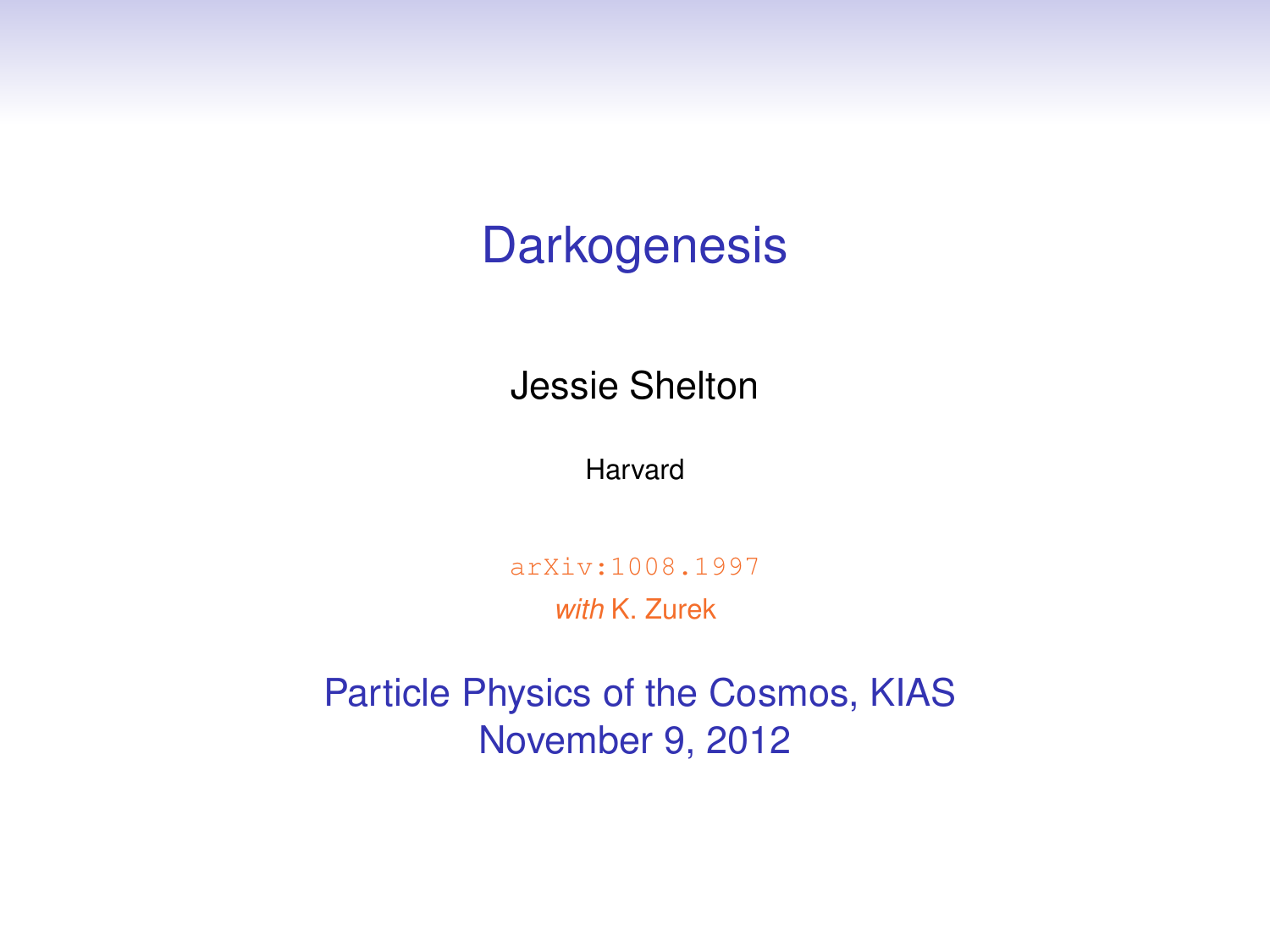#### Astrophysics tells us that the Standard Model is incomplete.



- Dark matter makes up almost a quarter of the matter budget of the universe,  $\Omega_D = 0.22$
- it's cold,
- it interacts weakly with us,
- and weakly with itself.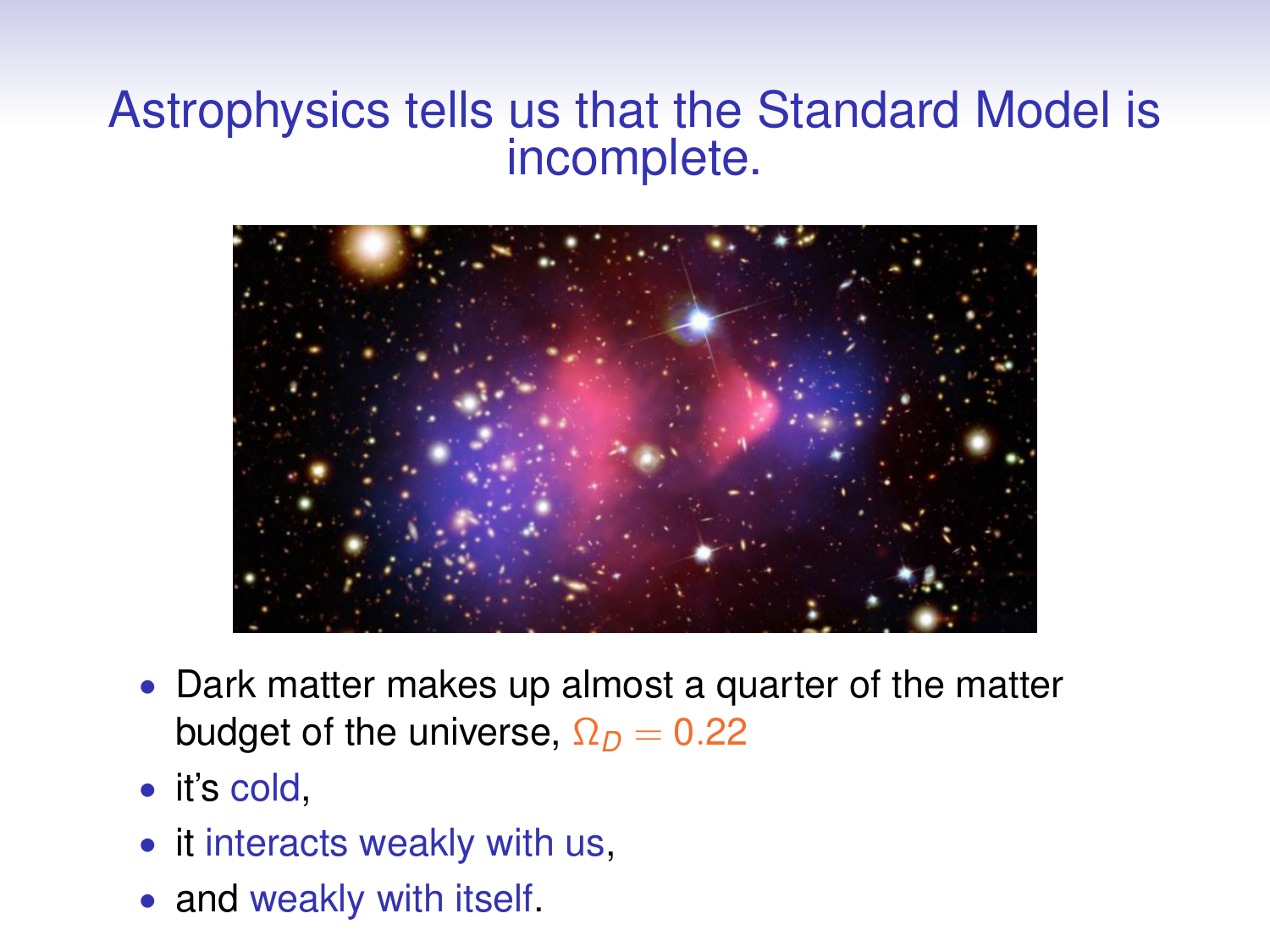# The WIMP paradigm

- Dark matter is a Weakly Interacting Massive Particle
- "WIMP Miracle": electroweak-scale masses and SM weak interactions yield approximately the right thermal relic abundance
- Relative equality of baryonic and dark matter densities is a numerical coincidence
- Same cross section governs both freezeout and direct detection.
- Well motivated (EWSB, hierarchy problem) and well studied. But hardly the only way to obtain observed dark matter properties.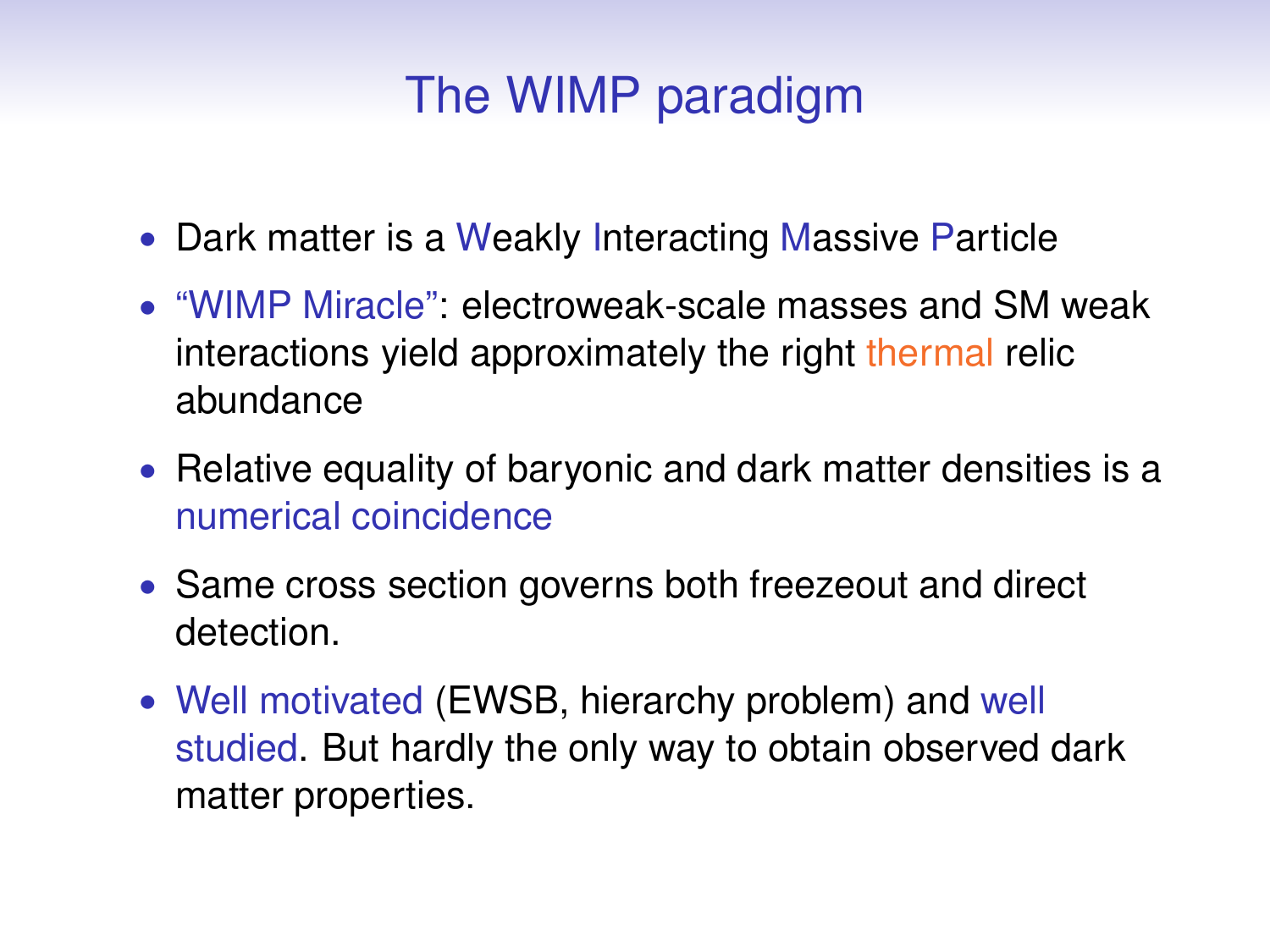#### Asymmetric dark matter

- Asymmetric Dark Matter: nonthermal relic density set by overdensity of DM relative to anti-DM, as for baryons
- Connecting *B* and *D* number directly relates baryonic and dark matter densities
- Direct (and indirect) detection cross sections not directly related to dark matter abundance: nonstandard relations between σ and *m*
- Motivations? New possibilities for origin of matter

Gelmini, Hall, Lin; Chivukula, Barr, Farhi; Barr; Kaplan; Fujii, Yanagida; Farrar, Zaharijas; Gudnason, Kouvaris, Sannino; Kitano, Low; Kaplan, Luty, Zurek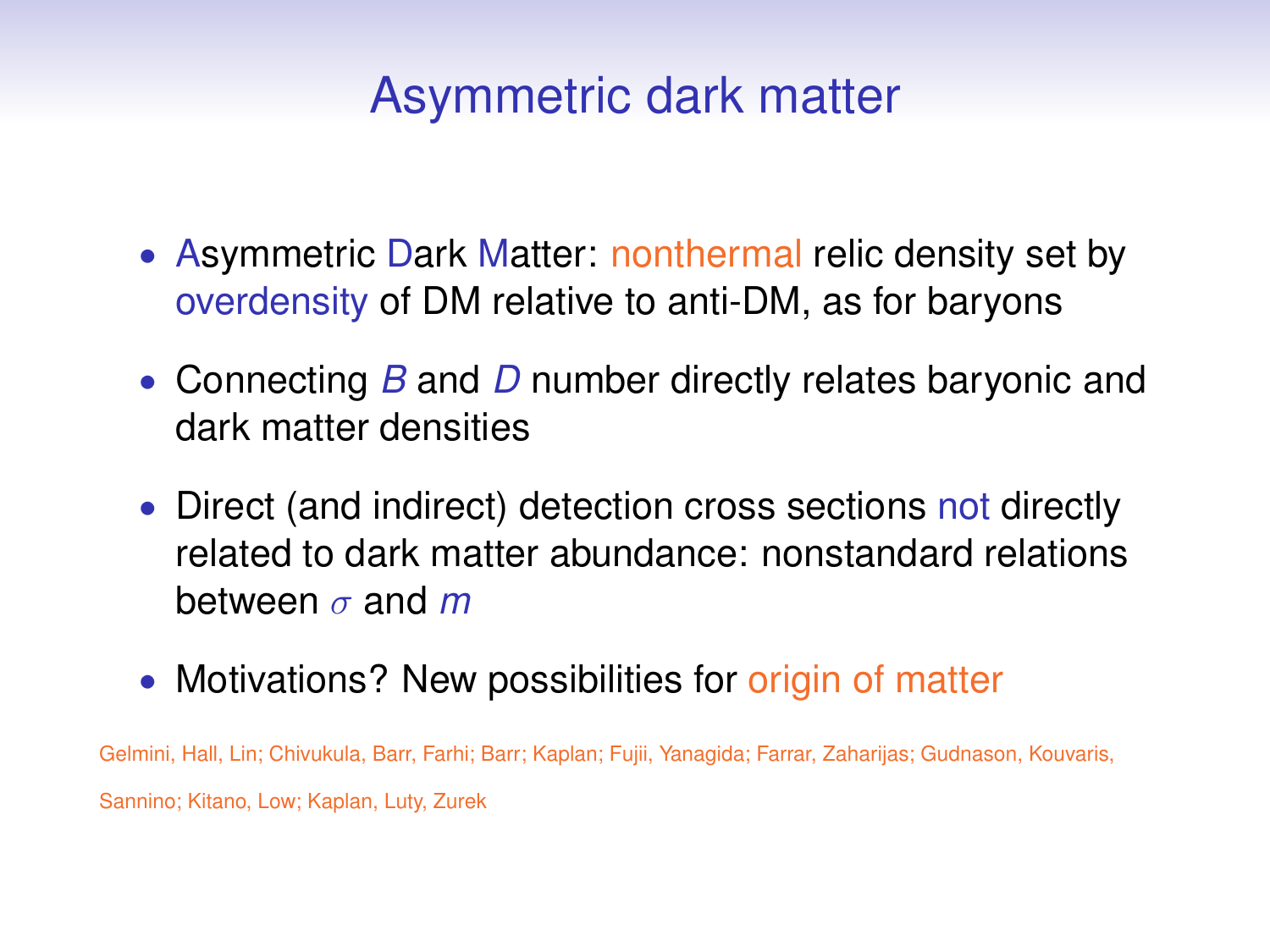# The cosmology of asymmetric dark matter



- **1** An initial matter-antimatter asymmetry is communicated between the SM and the DM
- **2** The process responsible for transferring the asymmetry freezes out at *T<sup>d</sup>*
	- May be additional symmetric interactions between the sectors still in equilibrium.
- <sup>3</sup> The symmetric abundance of dark matter annihilates, leaving only the asymmetric relic density.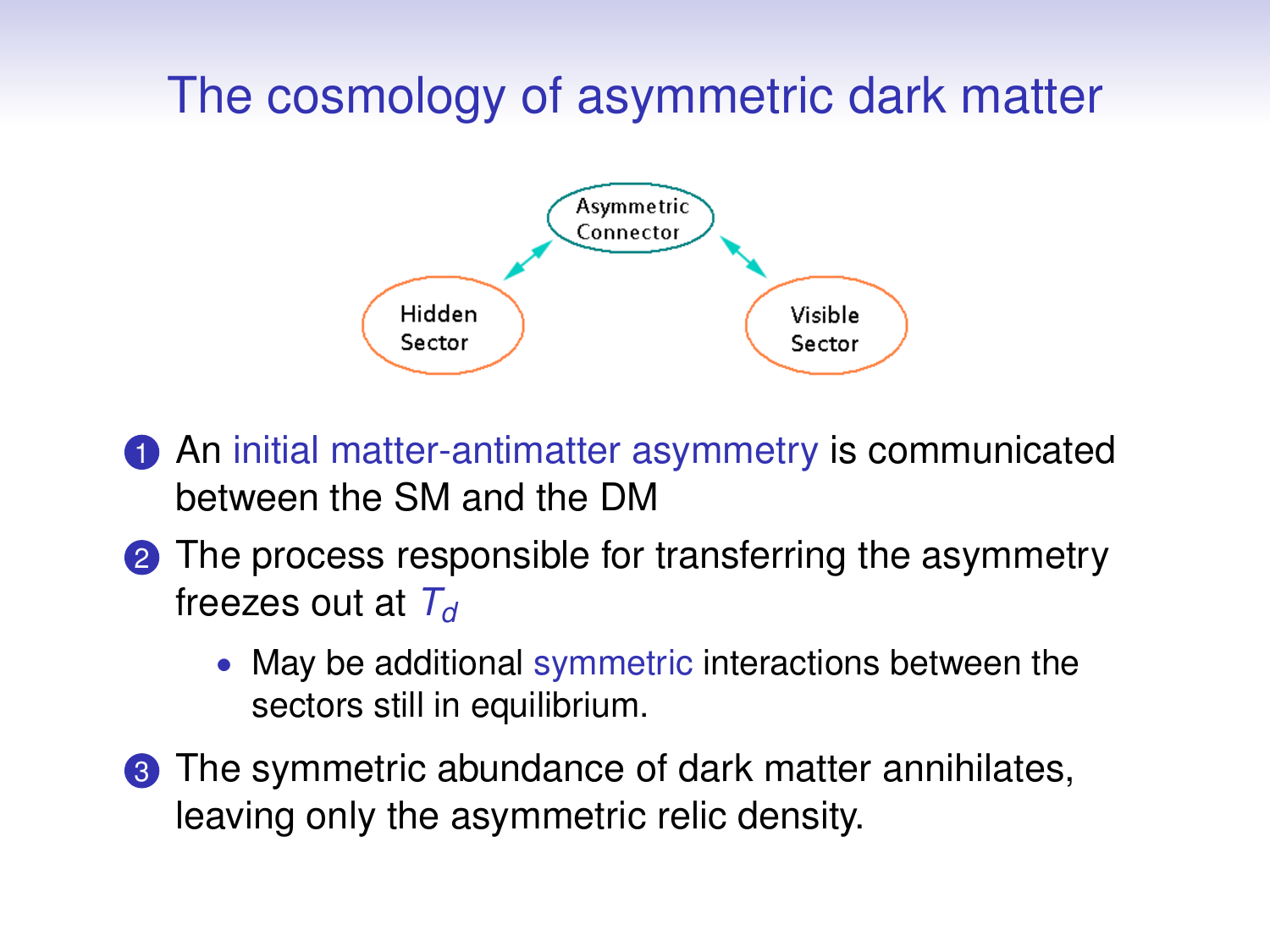#### Properties of asymmetric dark matter

- Naively,  $m_D = (\Omega_D/\Omega_B) m_B \approx 5$  GeV
- More generally,  $(n_d n_{\bar{d}}) \sim \alpha (n_b n_{\bar{b}}) e^{-m_D/T_d}$



 $Ω<sub>D</sub>/Ω<sub>B</sub>$  as a function of *m*<sub>D</sub>

- For fixed decoupling temperature  $T_d$ , two mass solutions
- $\alpha$ : exact relation of  $n<sub>B</sub>$  to *n<sup>D</sup>* depends on transfer mechanism, plasma composition at *T<sup>d</sup>*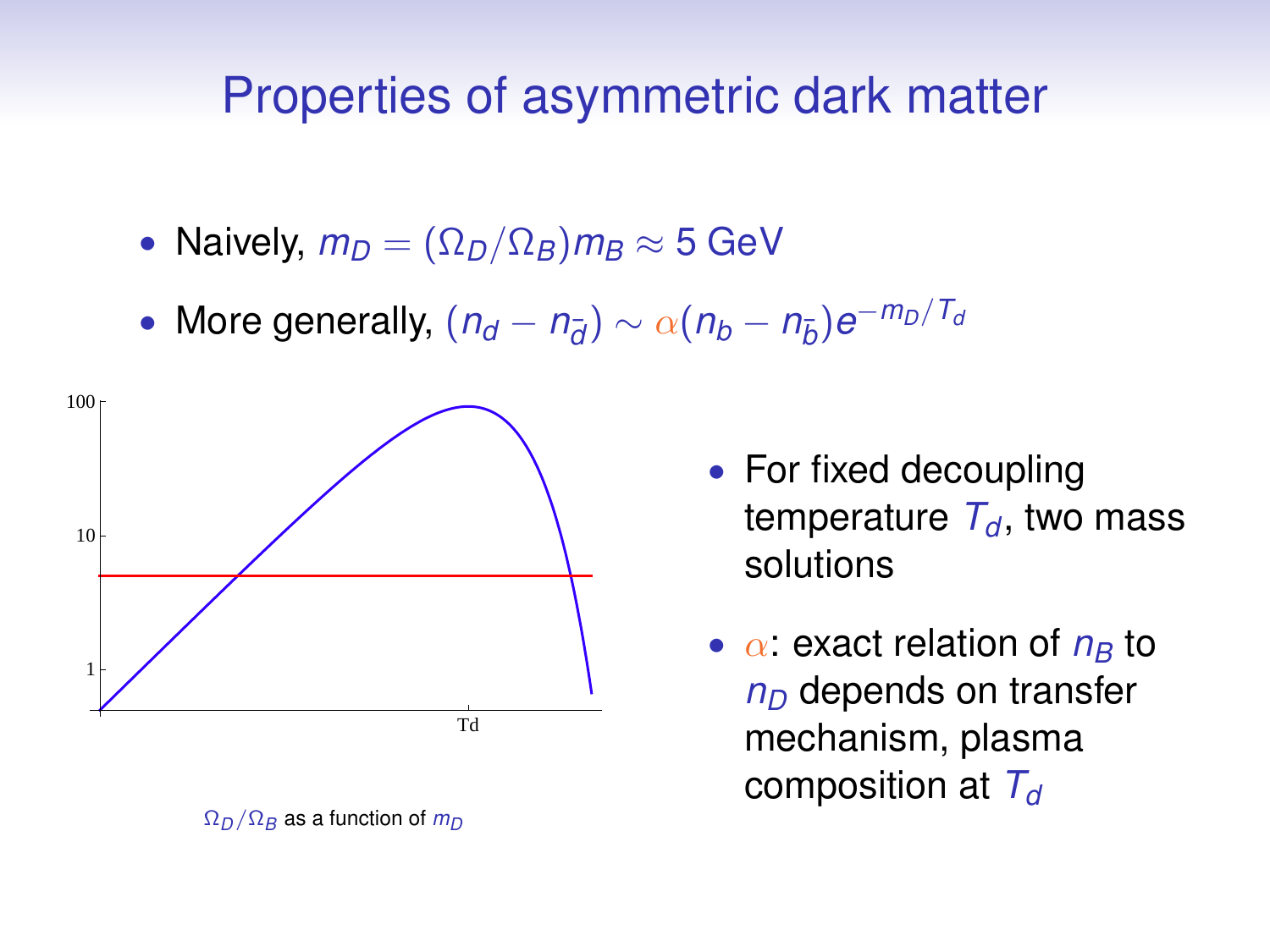#### Matter Genesis

Generating the matter-antimatter asymmetry: the Sakharov conditions

- **1** Baryon number *B* must be violated.
- **2** The discrete symmetries *C* and *CP* must be violated.
- **3** There must be a departure from thermal equilibrium.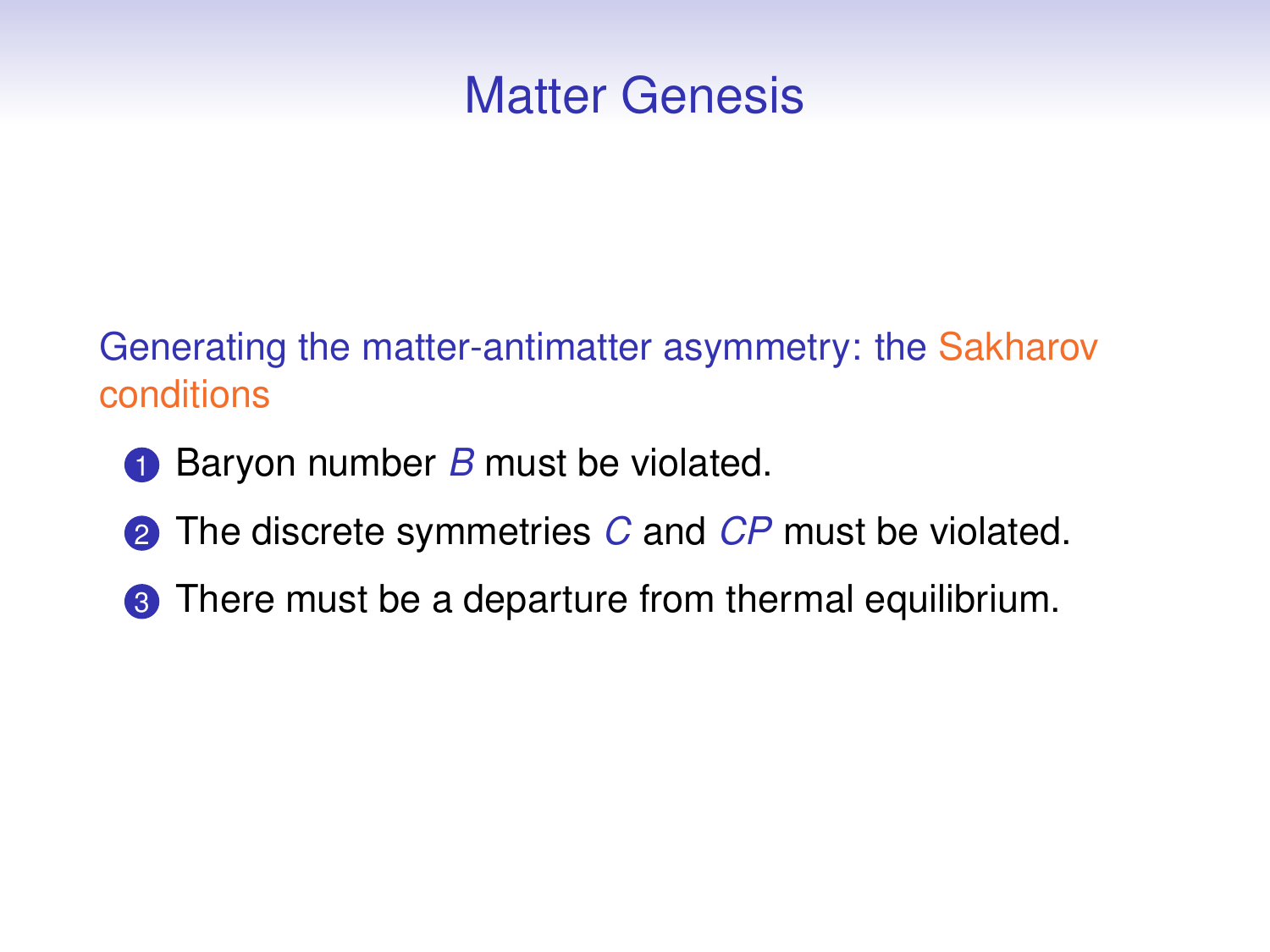# Example: Electroweak Baryogenesis

- Electroweak baryogenesis is an elegant realisation of Sakharov criteria.
- In principle, SM contains all necessary ingredients for baryogenesis:
	- 1 EW sphalerons break *B*
	- 2 the standard model is chiral, violating *C*, and the Yukawas provide *CP* violation
	- <sup>3</sup> a first-order electroweak phase transition could provide a local departure from thermal equilibrium
- The properties of the phase transition and the size of the resulting asymmetries depend on the details of the Higgs potential and are calculable.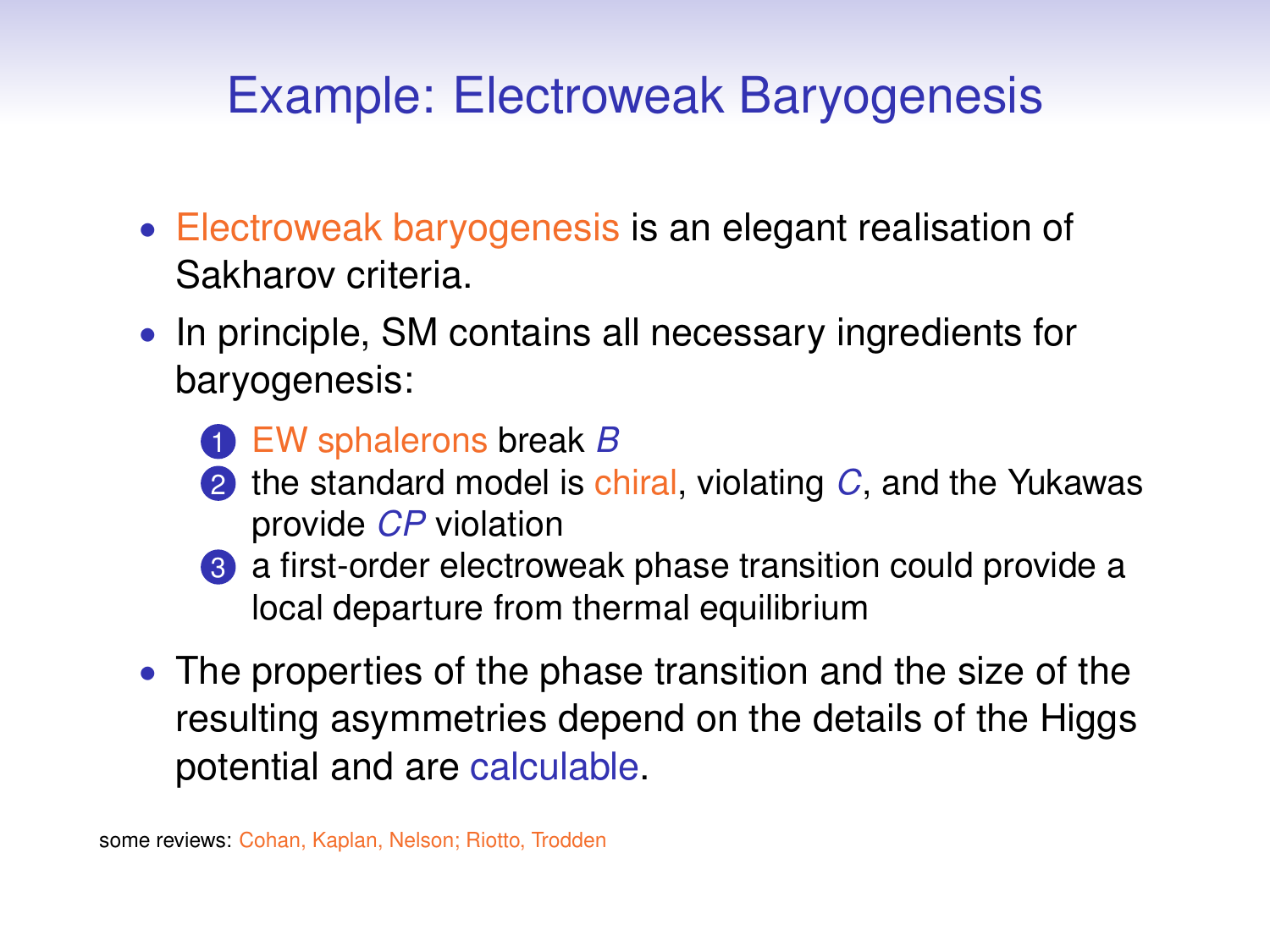### Example: Electroweak Baryogenesis



- The bubble wall sweeps through the plasma. Passage on timescale  $\tau_{wall} \sim v/\delta \ll \tau_{AB}$
- *CP*-violating interactions of fermions with the wall bias *B*-violation
- After wall passes, broken phase preserves  $\Delta B \neq 0$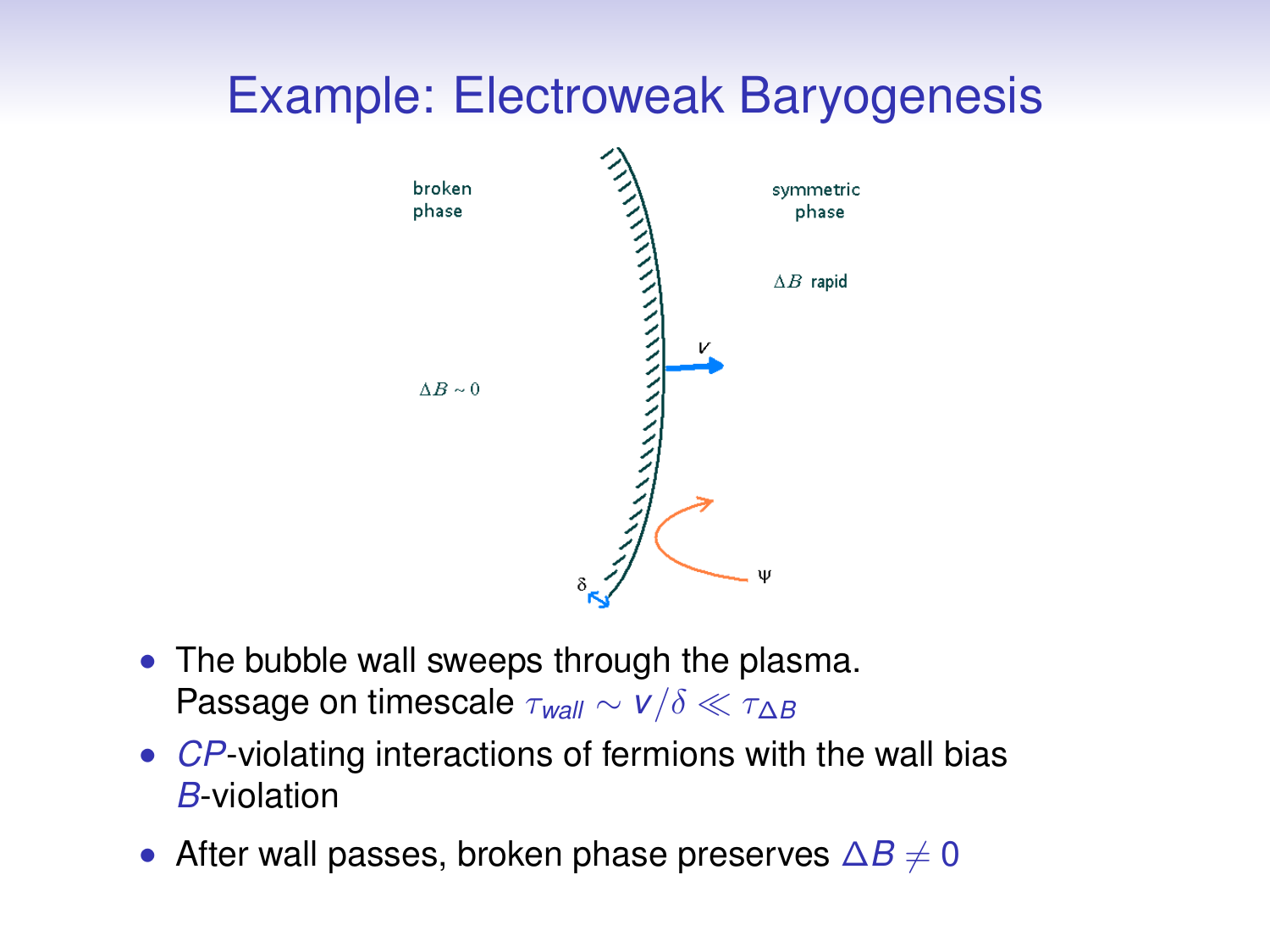# Unfortunately...

- Electroweak baryogenesis doesn't work in the Standard Model
	- ... and tiny window in MSSM is rapidly closing (Carena, Quiros,

Wagner; Curtin, Jaiswal, Meade; Cohen, Pierce, Morrissey)

- Insufficient *CP* violation:
	- CKM phase is small and enters with additional suppressions from small mixing angles and couplings
- EWSB phase transition insufficiently rapid
	- a sufficiently rapid phase transition:  $\lambda \lesssim g^3$
	- Ruled out long ago: needs *<sup>m</sup><sup>h</sup>* <sup>&</sup>lt;<sup>∼</sup> 42 GeV
- Can try adding more matter at electroweak scale, or...

(Menon, Morrissey, Wagner; Das, Fox, Kumar, Wiener; Craig, March-Russell)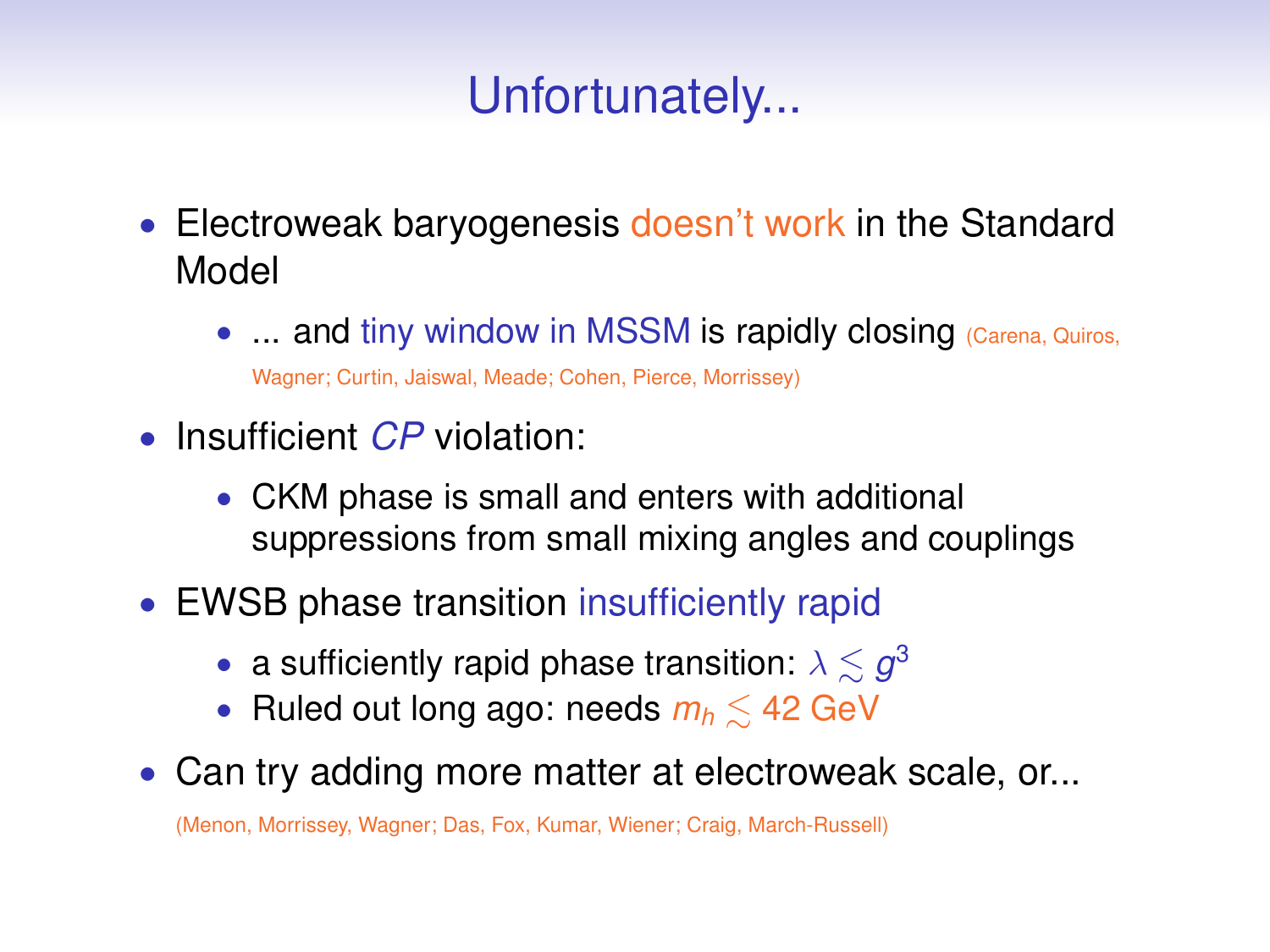### **Darkogenesis**

#### What if the dark sector is responsible for generating the matter-antimatter asymmetry? (JS, Zurek;

Davoudiasl, Morrissey, Sigurdson, Tulin; Haba, Matsumoto; Blennow, Dasgupta, Fernandez-Martinez, Rius, ...)

- Spectrum in hidden sector far less constrained: easy to arrange a first order transition
- CP violation easy to make large and to sequester from SM observables like EDMs.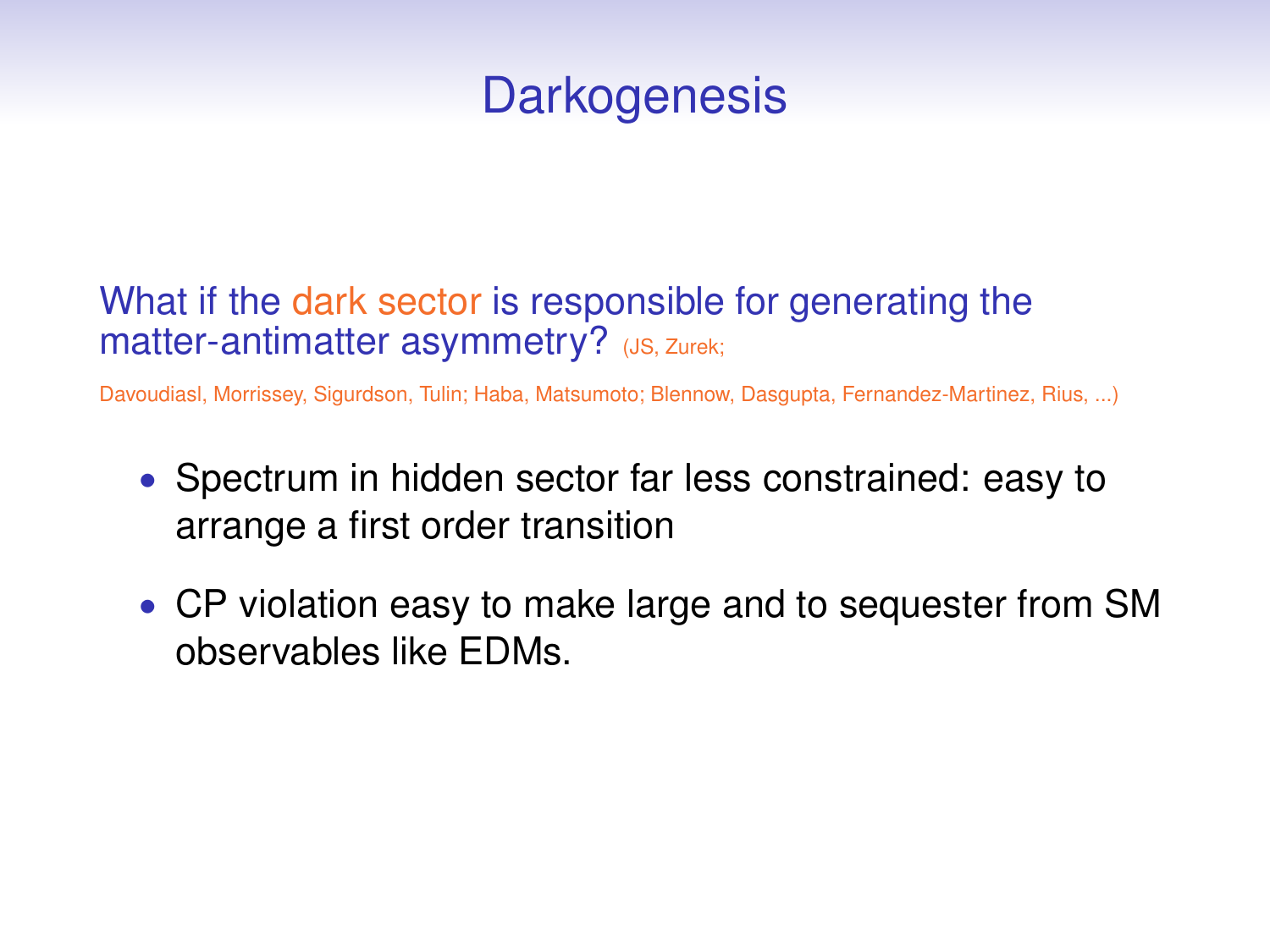# A minimal hidden sector

- Consider a weakly coupled hidden sector (for simplicity)
- Then a minimal anomaly-free hidden sector realising darkogenesis is:

|                    | $SU(2)_D$ | $U(1)_D$ |
|--------------------|-----------|----------|
| $H, H^c$           |           |          |
| $L_D \times 2$     | 2         |          |
| $X_{1,2} \times 2$ |           |          |

(we actually use the supersymmetric version of this model)

- Chiral gauge theory with anomalous global  $U(1)<sub>d</sub>$
- Two Higgs doublets give *CP* violation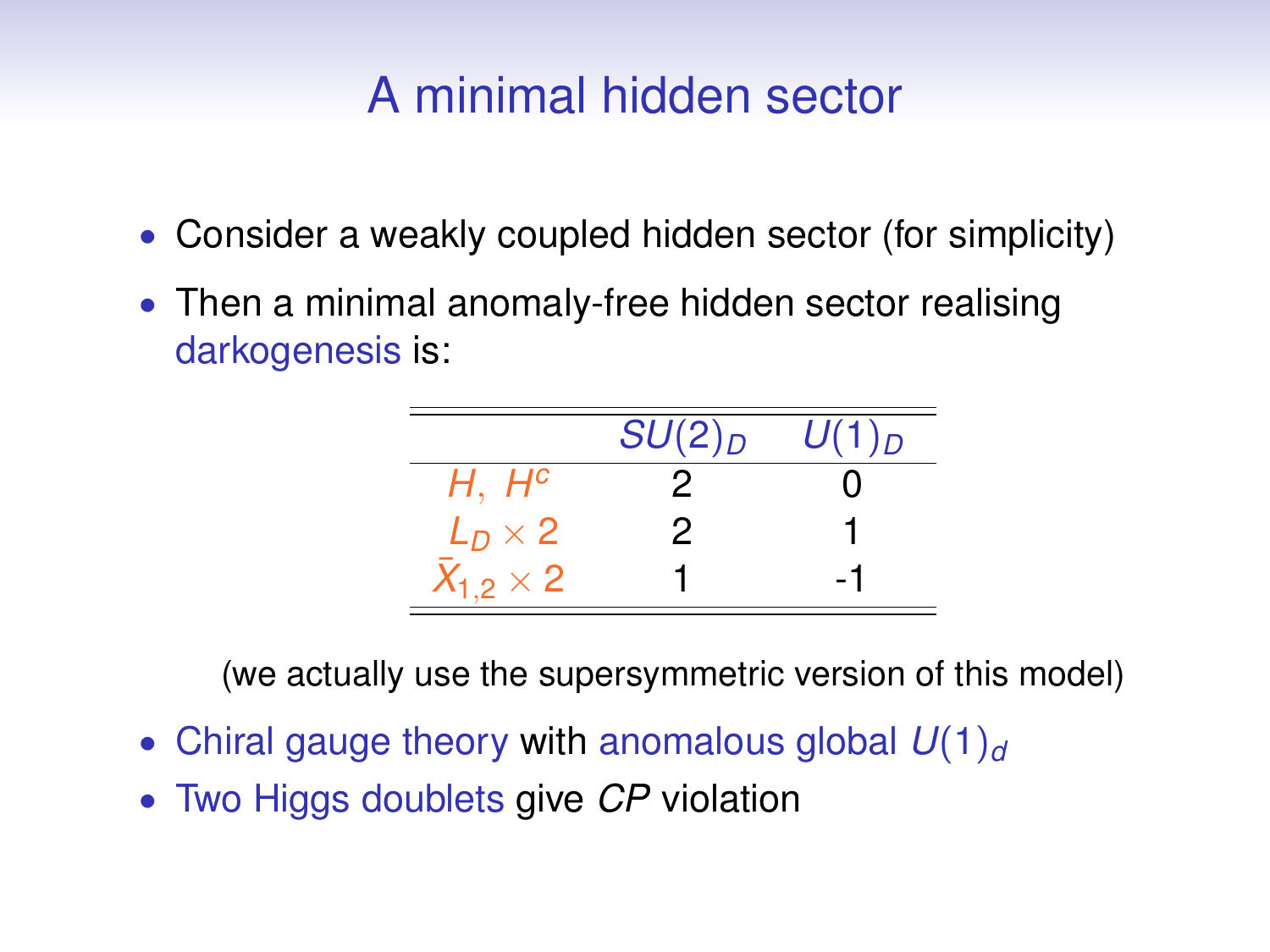### The dark sector spectrum

$$
J_{D}^{0} = W_{D}^{0}
$$
\n
$$
W_{D}^{a}
$$
\n
$$
W_{D}^{2} - 2\lambda^{2}v_{D} H^{\pm}, H_{2}
$$
\n
$$
W_{D}^{2} = \lambda^{2}v_{D} H_{1}
$$
\n
$$
-X
$$
\n
$$
W_{D}^{a}
$$

#### Simplified spectrum

- Gauge bosons parametrically heavier than Higgs: first-order
- Yukawa coupling of *X* can be dialed; once mass fixed, all interactions determined
- PNGB *a*: keep light to provide for efficient annihilation of  $X$ ,  $\bar{X}$
- Destabilize *a* via small Higgs portal coupling

This minimal hidden sector will be the engine for two explicit models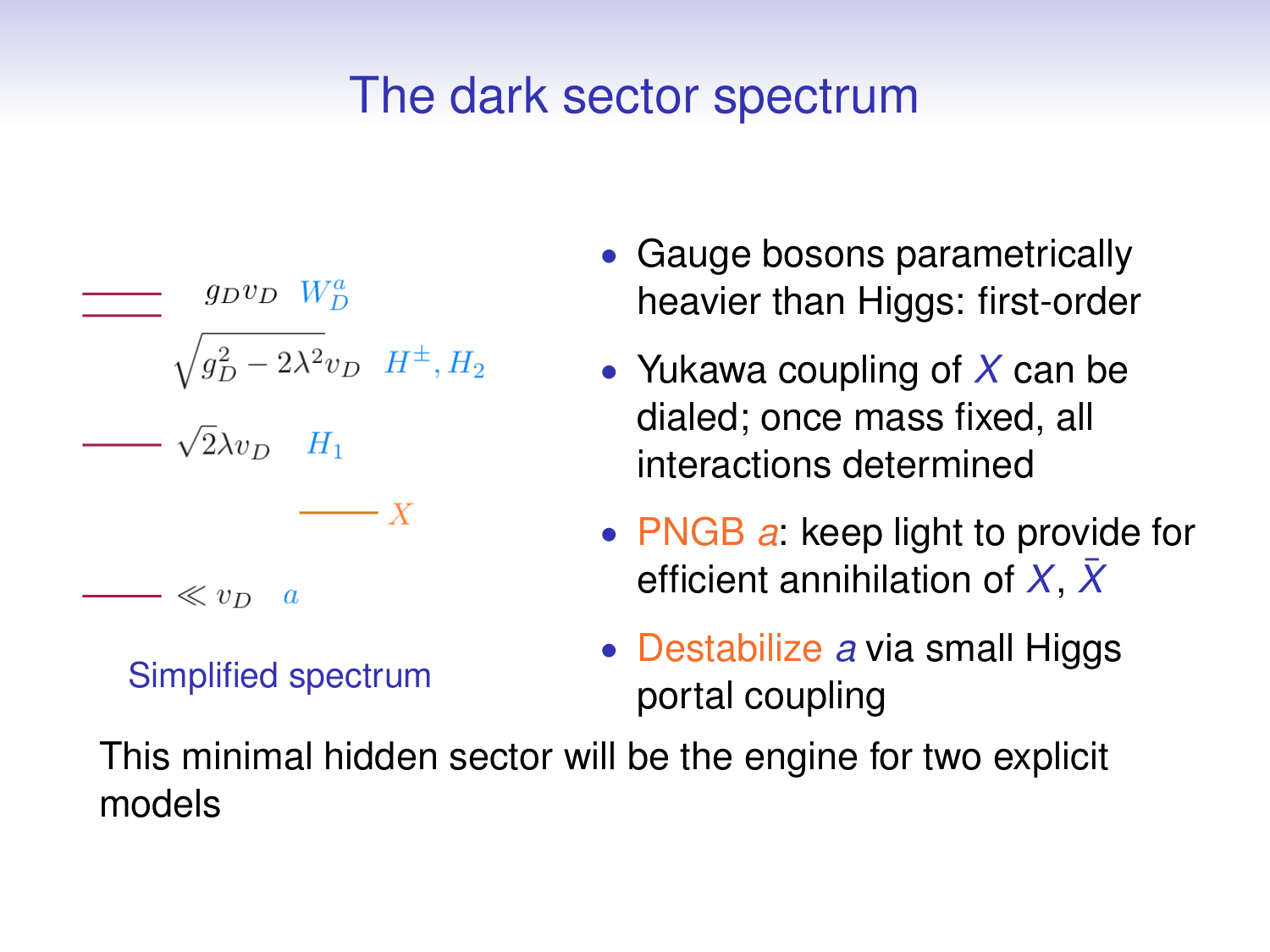### Asymmetry transfer mechanisms

- Choice of transfer mechanism drives model phenomenology
- Perturbative transfer: obtained by the exchange of some heavy mediator states

• 
$$
\frac{X^2 L H}{\Lambda}
$$
,  $\frac{X^2 L Le^c}{\Lambda^2}$ ,  $\frac{X^2 L Q d^c}{\Lambda^2}$ ,  $\frac{X^2 L H L H}{\Lambda^3}$   
•  $\frac{X^2 u^c d^c d^c}{\Lambda^2}$ 

Λ2

- Nonperturbative transfer: add messengers carrying both *SU*(2)<sub>*l*</sub> and  $U(1)_D$ .
	- Electroweak sphalerons now violate  $B + L + \alpha D$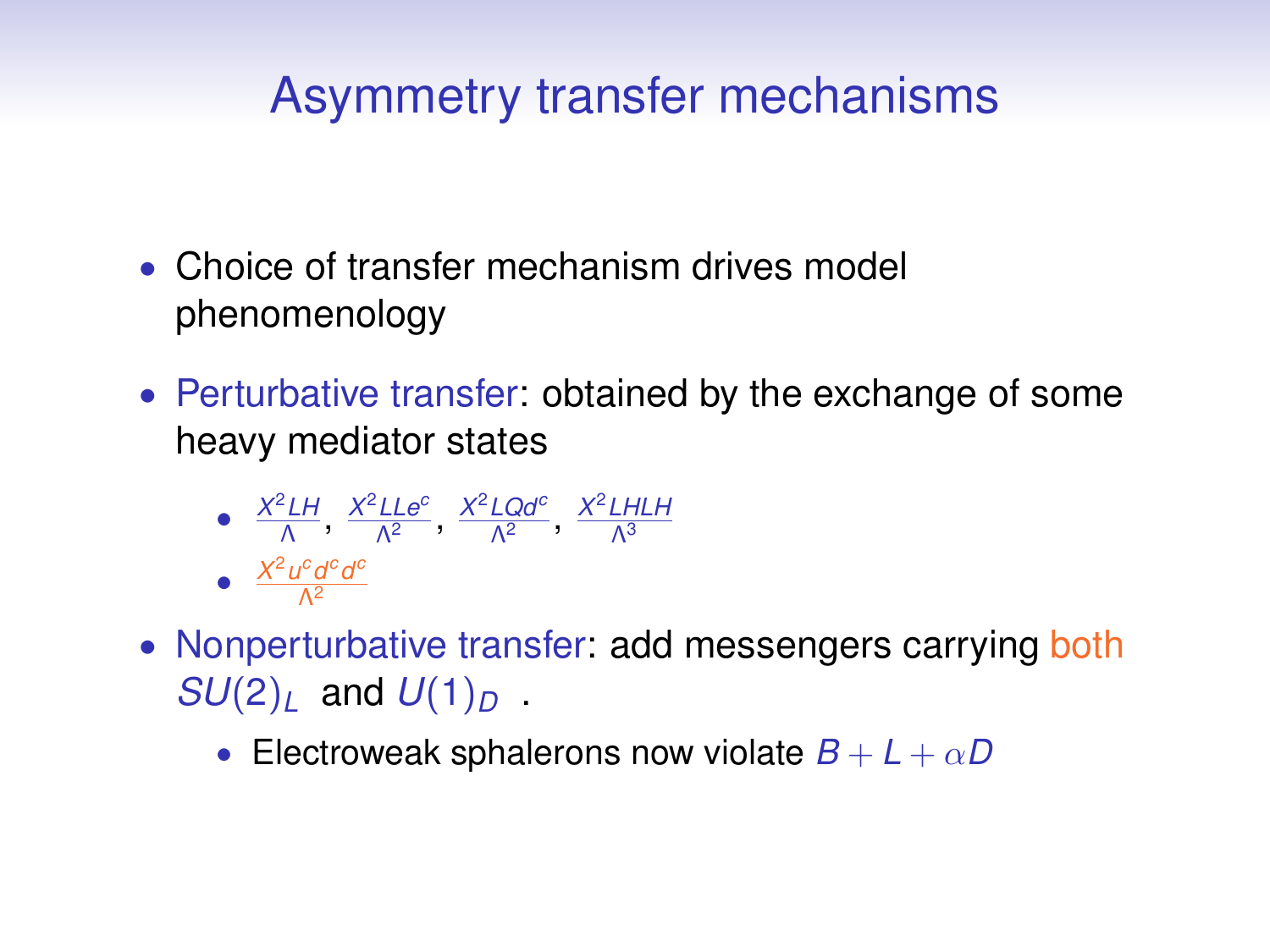#### Model I: Low-scale mediation

- Couple SM to the hidden sector through the *B*-violating transfer operator  $\mathcal{O}_{trans} = \frac{X^2 u^c d^c d^c}{\Lambda^2}$  $\frac{\rho^2 a^2 a^2}{\Lambda^2}$ .
- The phase transition in the dark sector can occur below  $T$ *EW* .
	- In our model: phase transition triggered by SUSY-breaking
- Decoupling of transfer operator?
	- Supersymmetric realization: most rapid process involves one SM squark. Boltzmann suppression helps shut off interaction,  $T_{FW} > T_d \gg m_D$
- Gives  $\frac{B}{D}=\frac{23}{21}$ , so  $m_D\approx 5$  GeV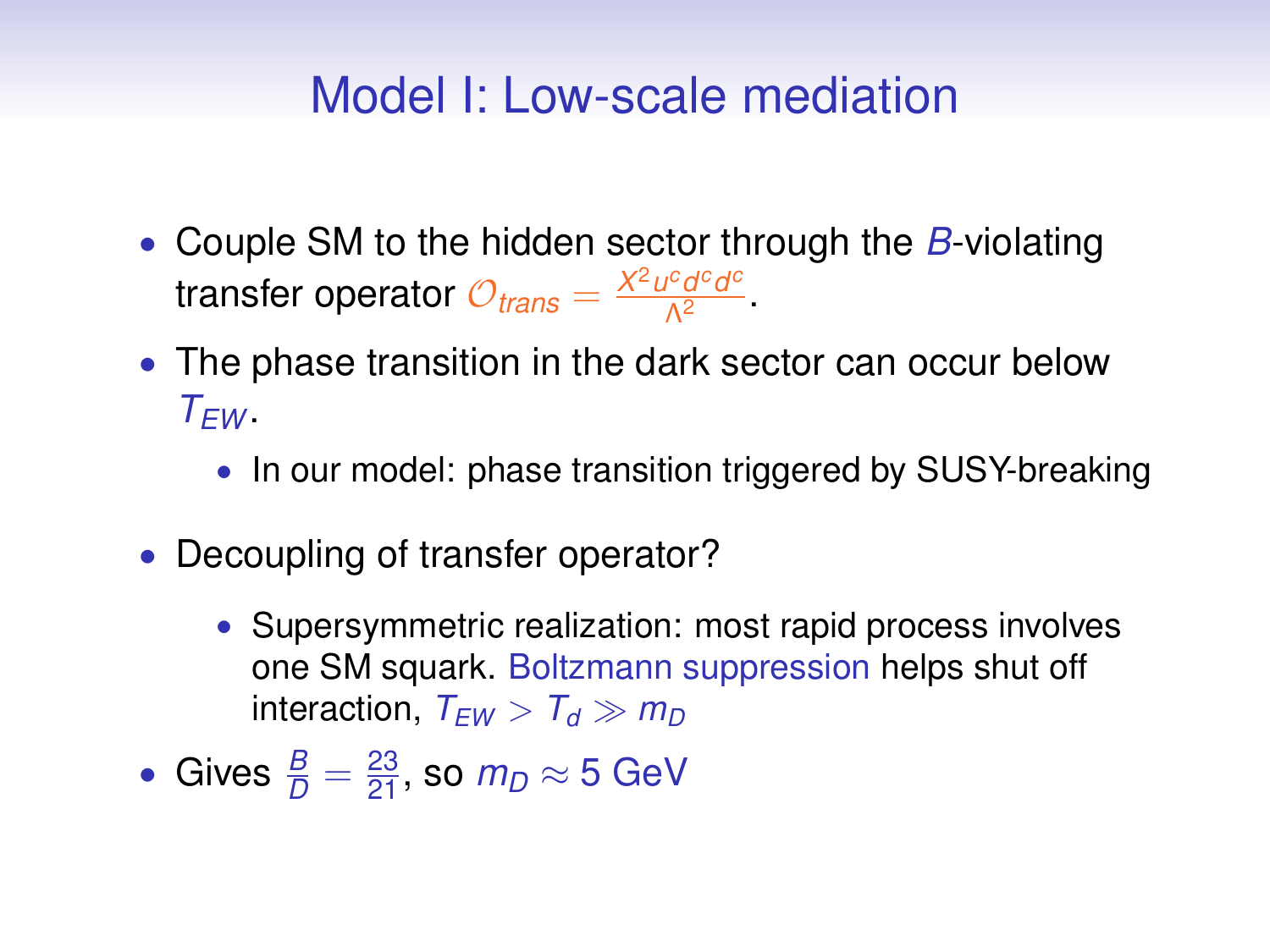### Model I: Low-scale mediation

- Direct detection cross sections through the symmetric dark Higgs-visible Higgs coupling.
	- cross section per nucleon:  $\sigma \sim 10^{-43}$ cm<sup>2</sup>
- While no intrinsic relation to EW scale, model still needs new TeV-scale states:
	- Using supersymmetric realization requires at least one light  $($   $\leq$  200 GeV) squark
	- More generally, <sup>Λ</sup> <sup>&</sup>lt;<sup>∼</sup> few TeV for *<sup>T</sup><sup>d</sup>* <sup>&</sup>lt; *<sup>T</sup>EW* : new heavy messenger states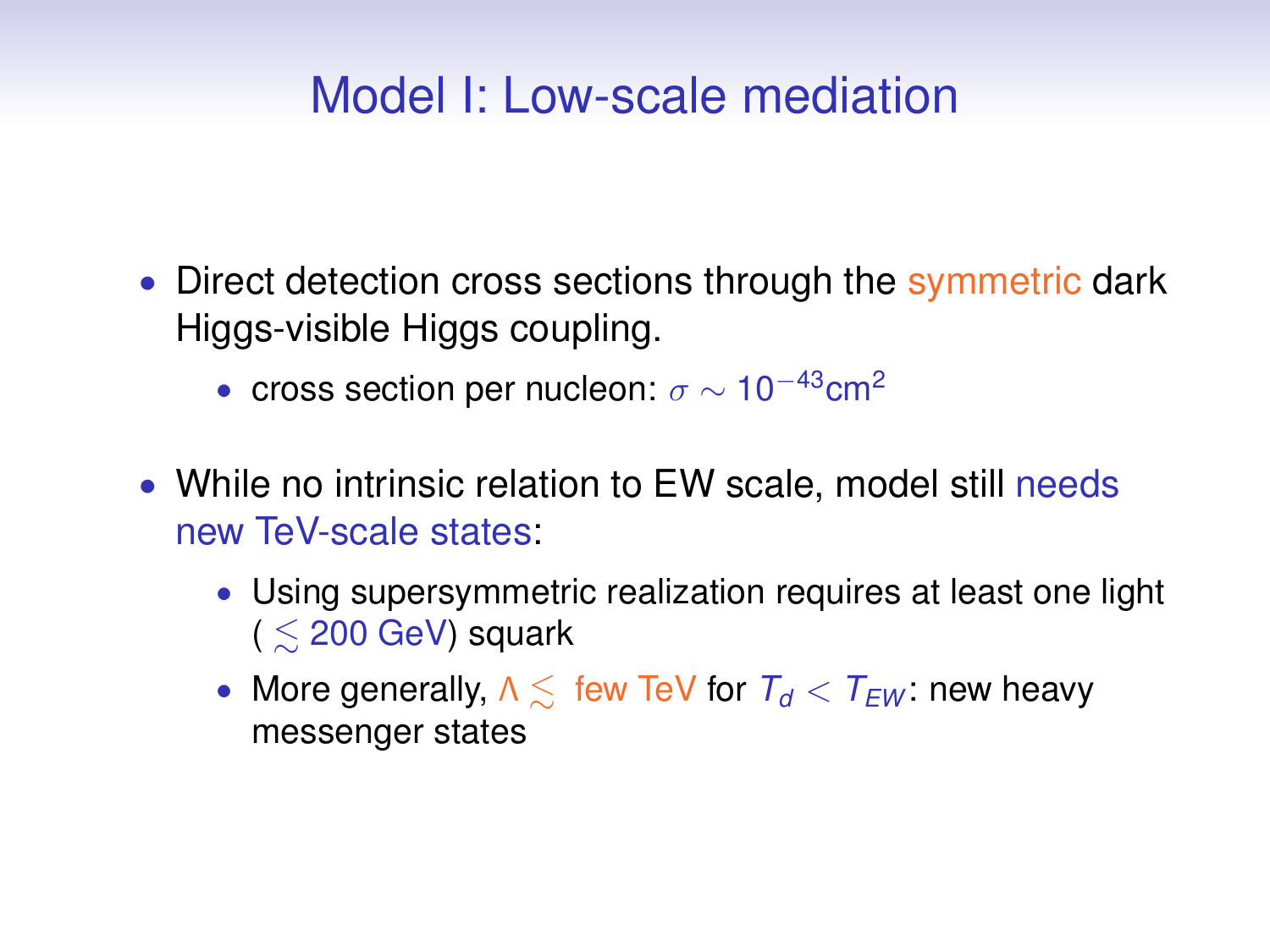### Model I: Low-scale mediation

- Leading asymmetric interaction: scattering  $pX \rightarrow \tilde{X}^*(\pi^+,K^+)$ 
	- rate  $\sim 10^{-30}$ /year.
	- *not* constrained by Super-Kamiokande: final state contains only one visible charged particle
	- Interesting signals for future proton decay experiments (Davoudiasl, Morrissey, Sigurdson, Tulin)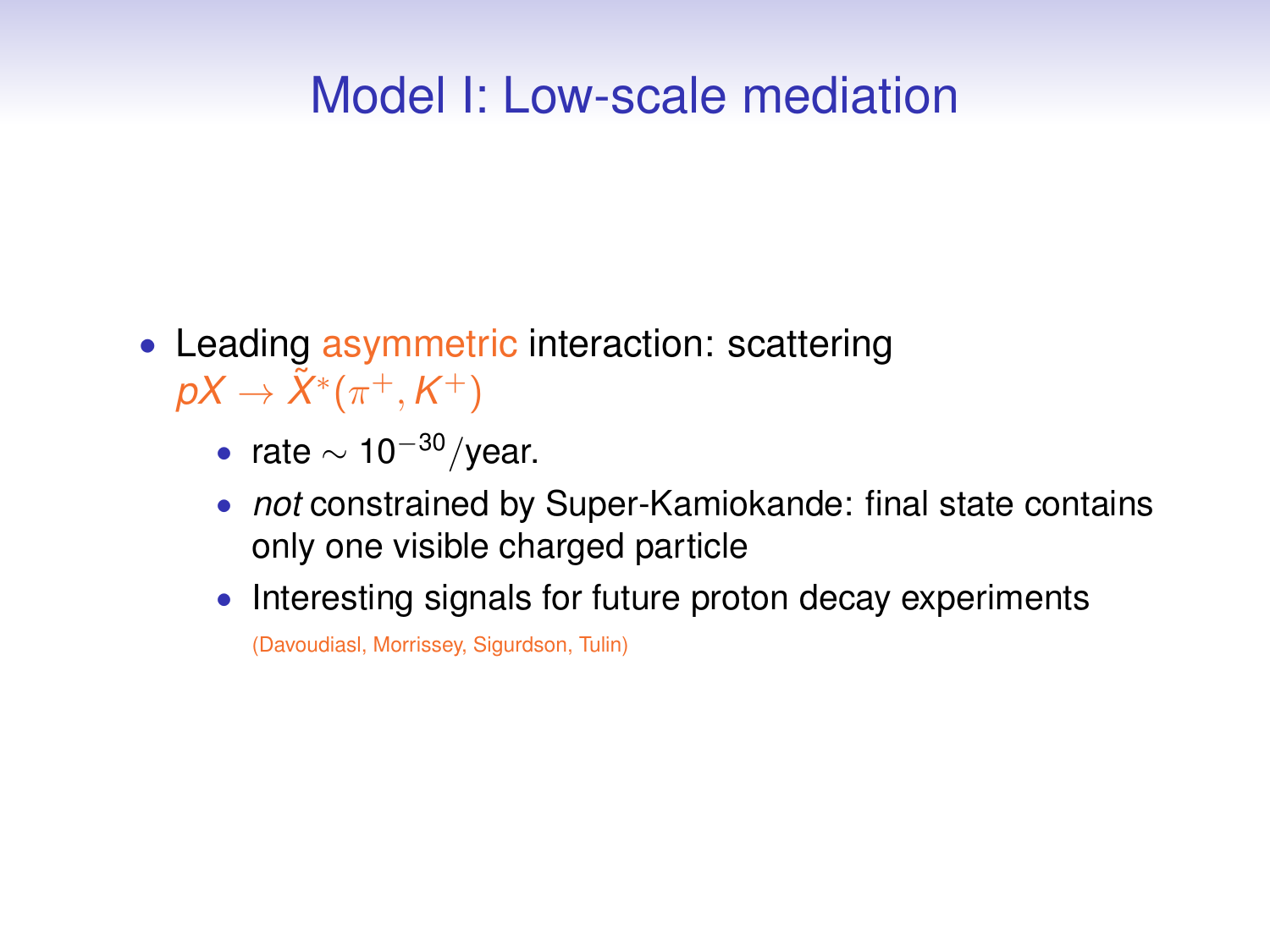• Introduce a chiral messenger sector to make electroweak sphalerons violate  $B + L + \alpha D$ :



- To avoid fractionally charged states after EWSB, must assign hypercharge; anomaly cancellation then requires vector-like SM charge assignments
- Keep dark sector and messengers in equilibrium with singlet mixing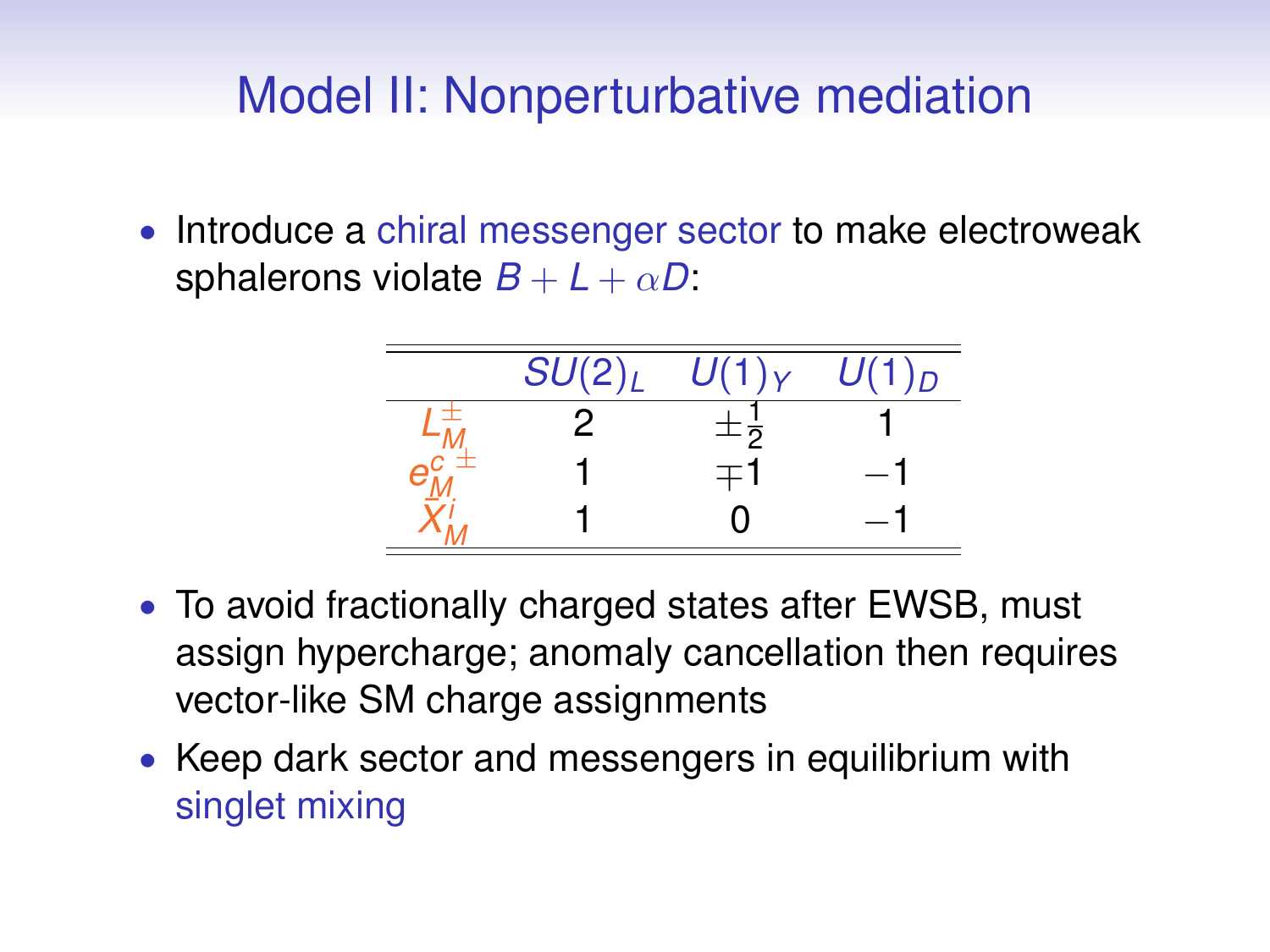- Electroweak phase transition shuts off the asymmetry transfer
- Mediator states are purely chiral: must live near weak scale
	- PEW constraints are okay
	- Electroweak charged messengers visible at LHC
- Direct detection can now proceed through mixing of the dark matter state with electroweak doublet messengers,  $\sigma \lesssim 5 \times 10^{-41}$ cm $^2 \left( \frac{\chi^4_{mix}}{10^{-3}} \right)$  $\bigwedge^4$ 
	- Cross section cannot be much larger: *Z* width constraint  $\chi^{\boldsymbol 4}_{\mathsf{mix}} <$  10 $^{-3}$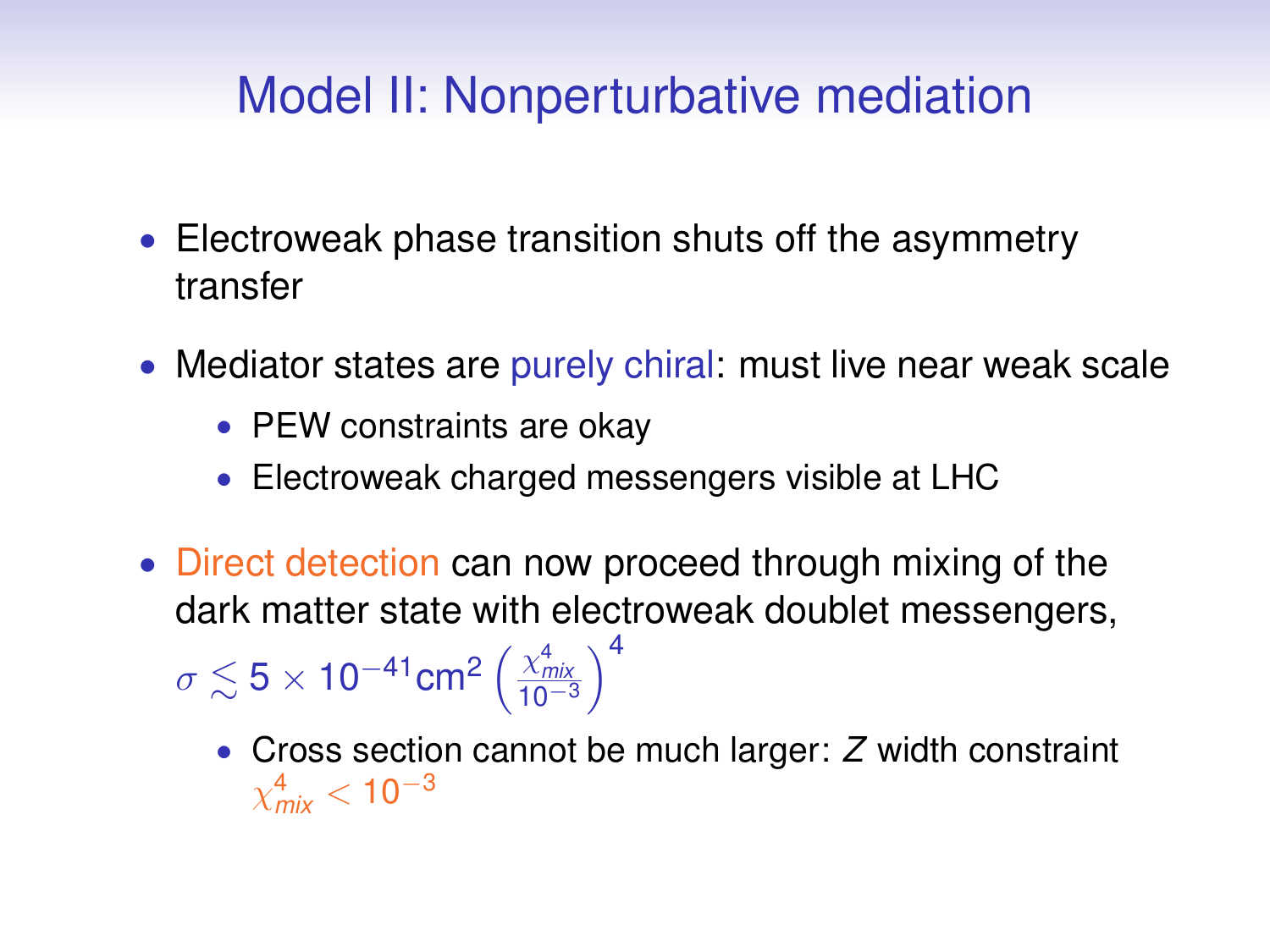- Dark matter is still GeV-scale:  $B = \frac{33}{127}D$  so  $m_D \sim 1$  GeV.
- However *T<sup>c</sup>* > *TEW* ⇒ hidden sector mass scale is larger relative to  $m<sub>D</sub>$  than in low-scale model
- $\Rightarrow$  light dark states interact too weakly to annihilate the symmetric *X* abundance; must add additional dark sector interactions with a strength unrelated to the symmetry breaking scale.
	- for example:  $W_y = m_y \bar{Y}Y + Z\bar{X}Y$  lets  $X\bar{X} \rightarrow Z\bar{Z}$
	- If Z sufficiently light, cosmologically okay to be stable
- Expect similar results for leptonic transfer models where  $T_c > T_{FW}$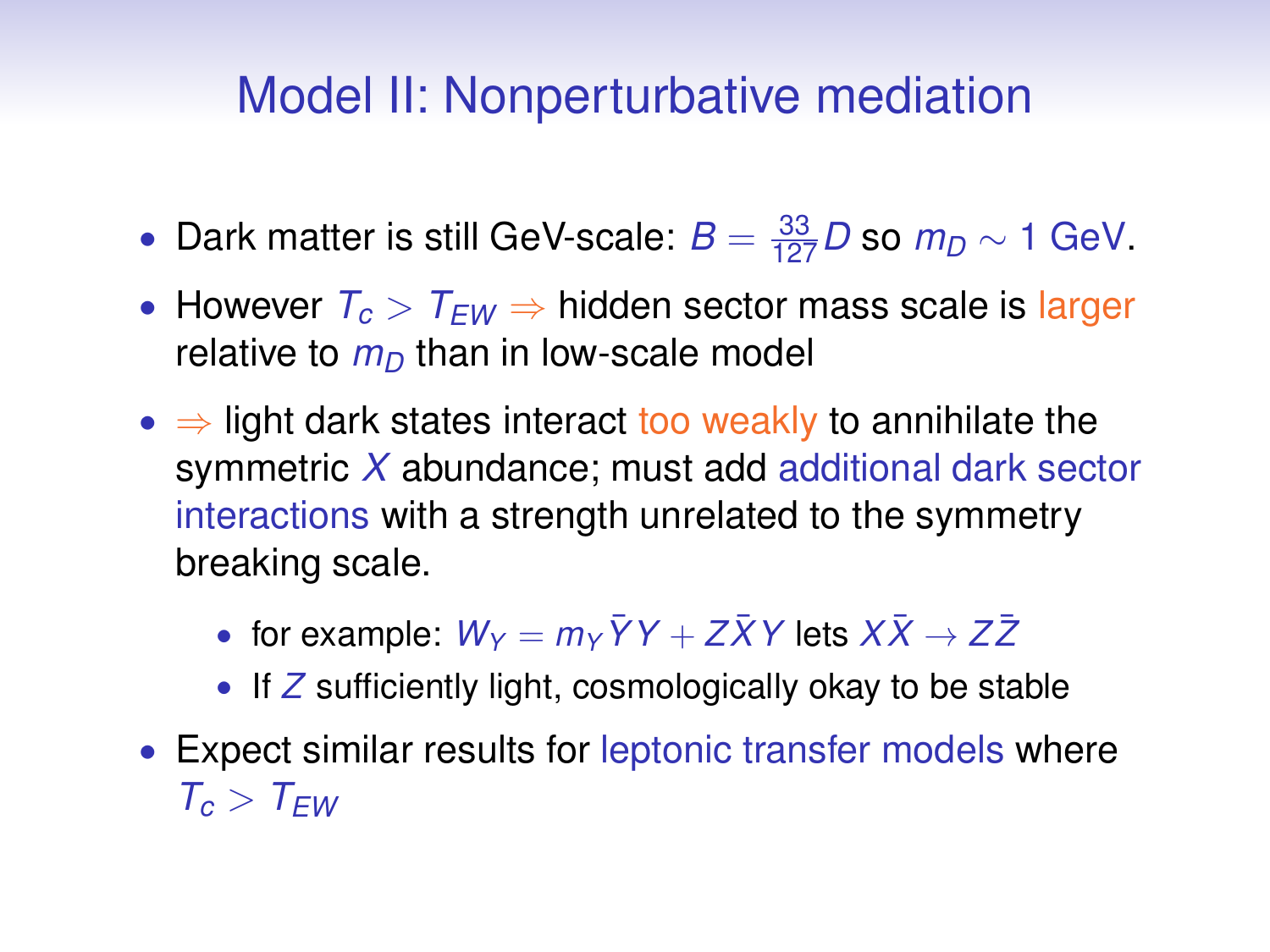• Very light dark matter: possible signals from monojet searches at colliders (Goodman, Ibe, Rajaraman; Bai, Fox, Harnik)